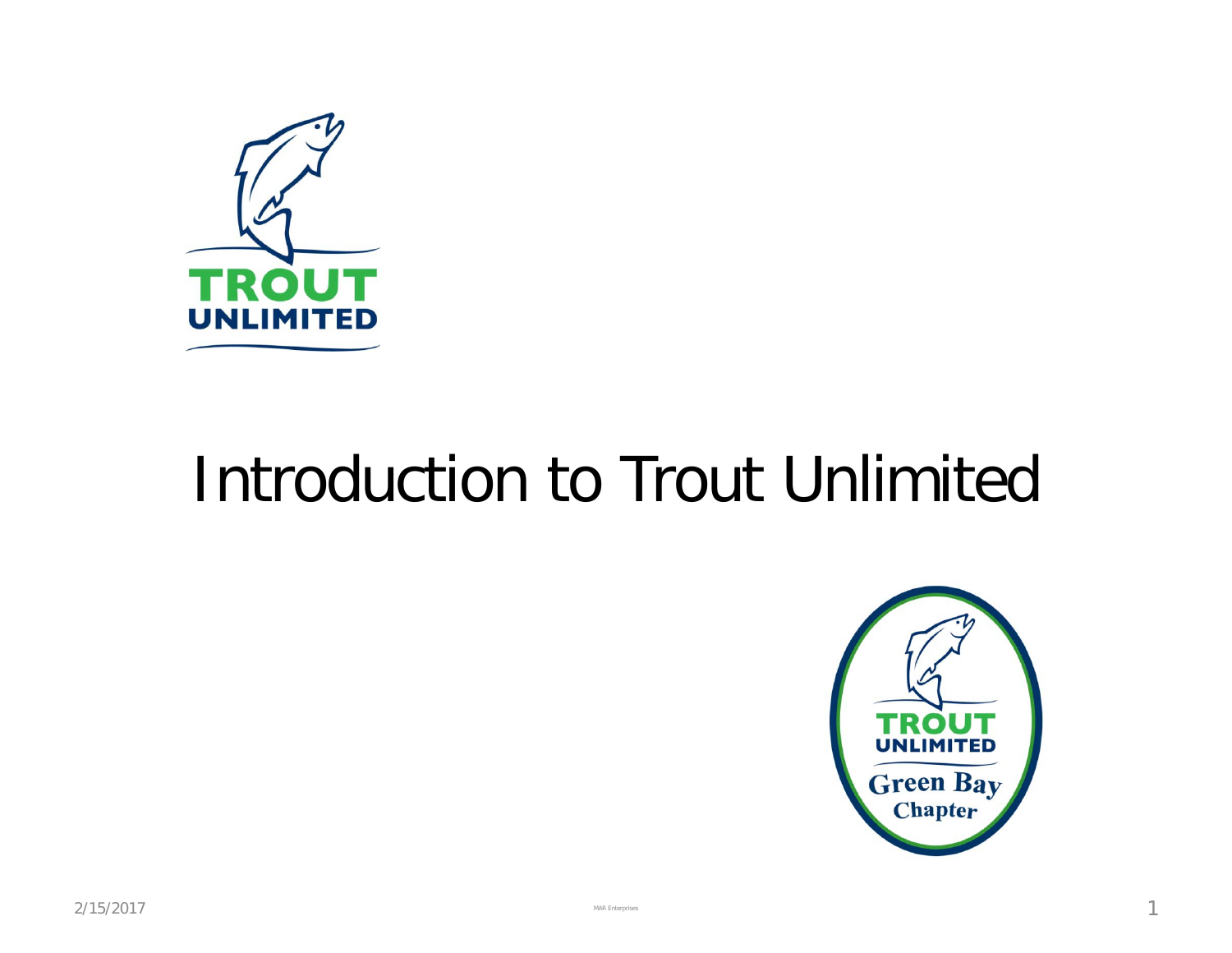# Agenda

- Mission
- Linking Communities and Watersheds
- Trout Unlimited (TU) History
- Green Bay Trout Unlimited (GBTU) History
- Accomplishments
	- 2017
	- 2016
	- 2015
	- 2014
- Where Do Your Dollars Go ?
- Current Conservation Issues
- Our Value Proposition
- Call To Action



Kids' Fishing Day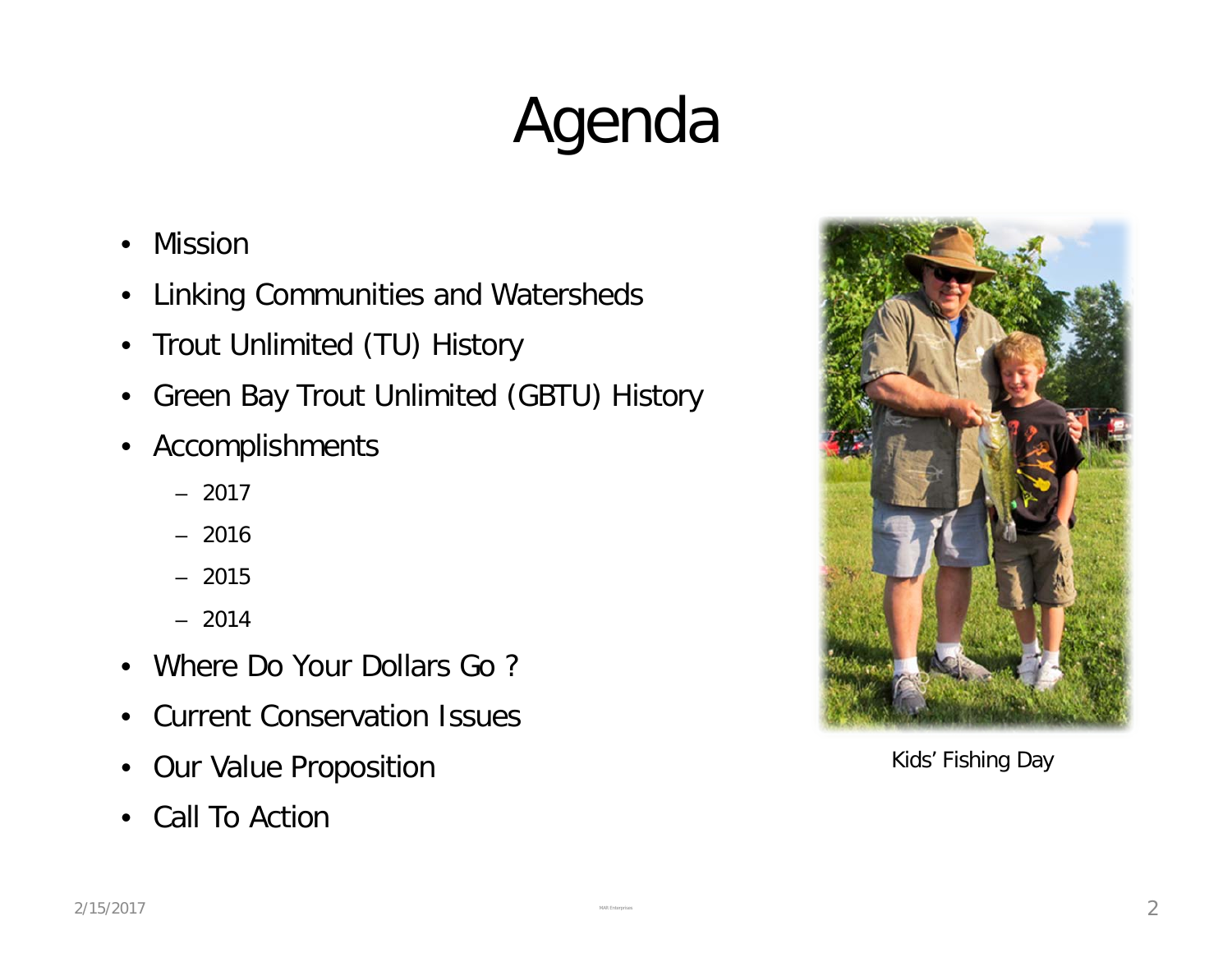# Mission

#### **To conserve, protect, restore and reconnect North America's coldwater fisheries, their watersheds and communities**

TU accomplishes this mission on the local, state and national levels with an extensive and dedicated volunteer network that work with their respective communities. TU's national office, located just outside Washington, D.C., and its regional offices employ professionals who testify before Congress, publish a quarterly magazine, intervene in federal legal proceedings, and work with the organization's  $~150,000$  volunteers in  $~150$  chapters nationwide to keep them active and involved in conservation issues.

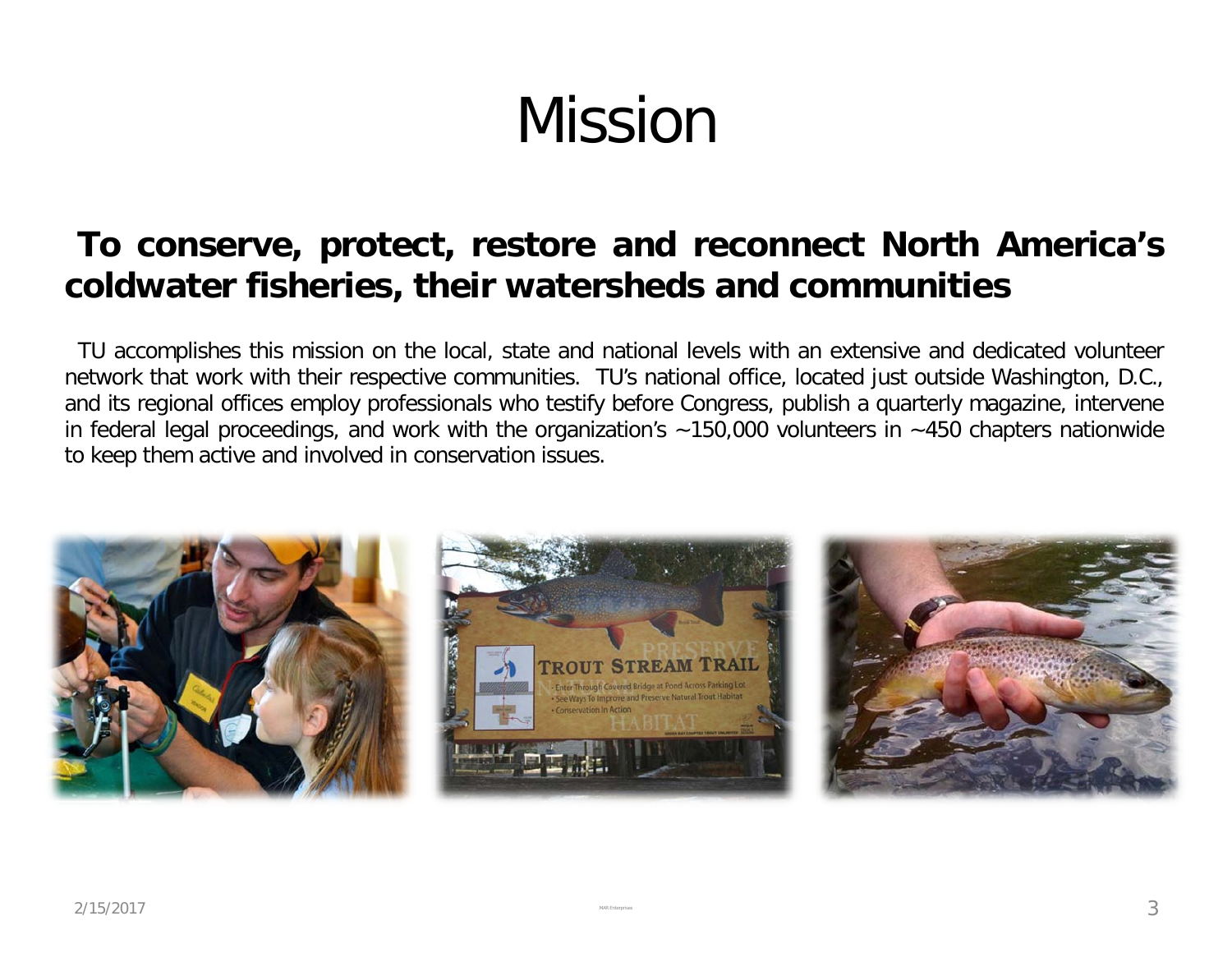# [Linking Communities and Watersheds](http://www.greenbaytu.org/about)

**Protect**: Intact watersheds are working as nature intended. Often, the best way to help a place is to leave it alone. We advocate for responsible land and water use with lasting protection of trout habitat.

**Reconnect**: Free flowing, unobstructed river systems and their healthy watersheds benefit trout and people. Allowing fish to migrate for comfort and safety throughout a watershed greatly increases survival. Clean water and healthy ecosystems benefit everyone connected to our rivers.

**Restore**: The only way to give fish a chance is to reclaim land that is degraded through poor development practices and habitat compromising natural events. Our chapter is committed to raise funds, roll up our sleeves, and get wet restoring habitat.

**Sustain**: Our work to protect, reconnect and restore will last into the future, if we inspire others to continue our work. We're motivated to educate the public and children about the benefits of clean water, healthy communities, and their own well-being though outdoor activities and [EDUCATION](http://greenbaytu.org/education/).

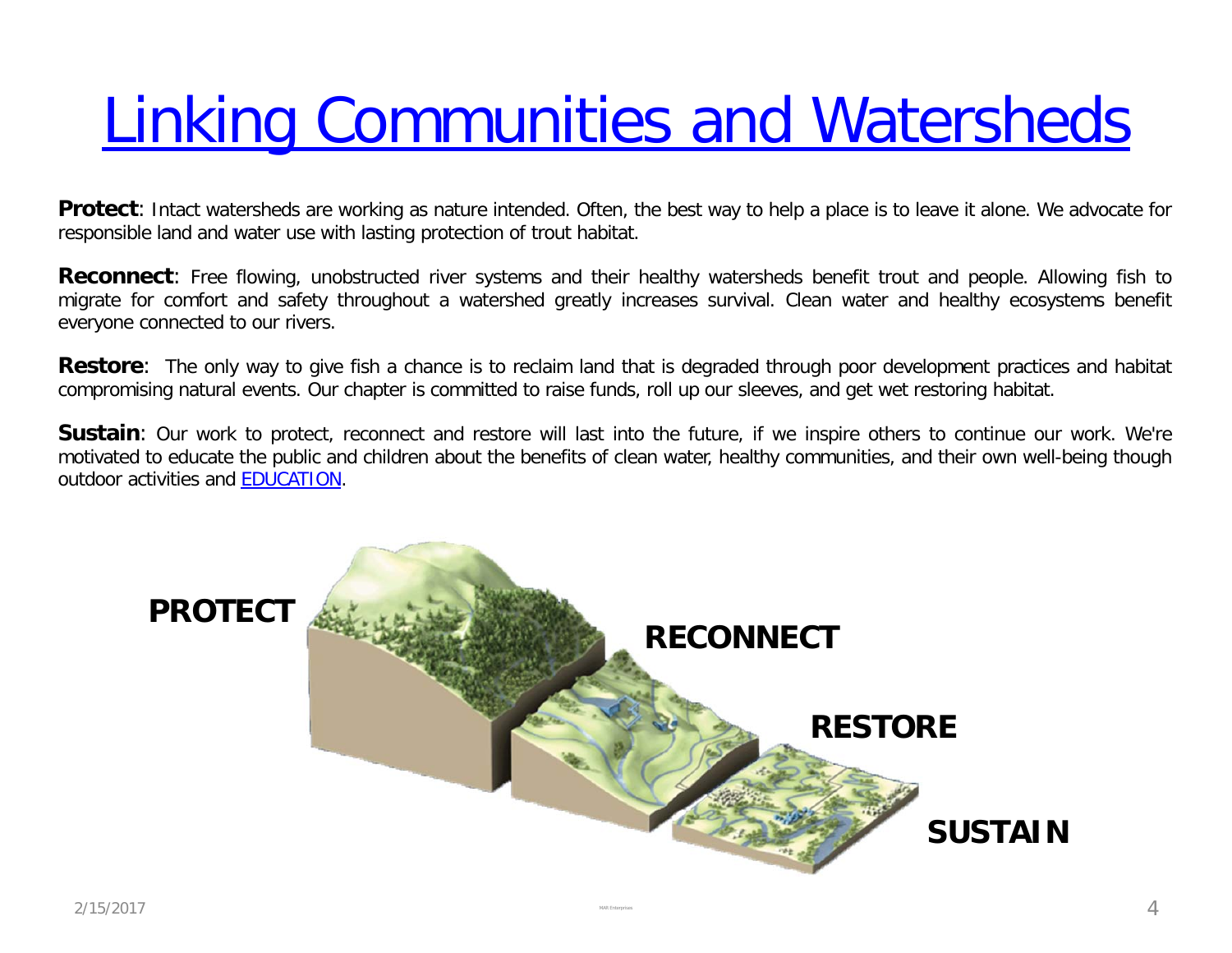# Trout Unlimited (TU) History

July 2017 will mark the 58th anniversary of TU's founding, in 1959, on the banks of the Au Sable River near Grayling, Michigan. Several fishermen gathered at George Griffith's home to discuss the state's practice of stocking hatchery fish. They were convinced Michigan's trout streams could support wild and native trout populations by focusing on improving their habitat.

In 1962, TU issued a policy statement on wild trout and persuaded the Michigan DNR to curtail "put-and-take" trout stocking. Instead, they asked the DNR to start managing for healthy habitat that would support wild trout.

TU has ~150,000 members and ~400 chapters nationwide as of spring 2016.

TU believes if we "take care of the fish, then the fishing will take care of itself". "One of our most important objectives is to develop programs and recommendations based on the very best information and thinking available," said TU's first president, Dr. Casey E. Westell Jr. "In all matters of trout management, we want to know that we are substantially correct, both morally and biologically".

Local Chapter activities include: scientifically proven habitat restoration, education programs like "Take a Child Fishing", "Kids' Fishing Day" ( which works with disadvantaged kids ) and other group events. We've removed invasive plants, constructed retaining walls, built structures for fish to hide, narrowed streams to improve depth, educated in the class room and out on the stream.

Most of our funding is from membership subscriptions. Subscriber benefits include quarterly issues of Trout Magazine, an annual calendar, name stamps, and other inexpensive items. Chapters typically meet once a month to plan their efforts and plan work on streamside restoration.



George Griffith fishing Au Sable River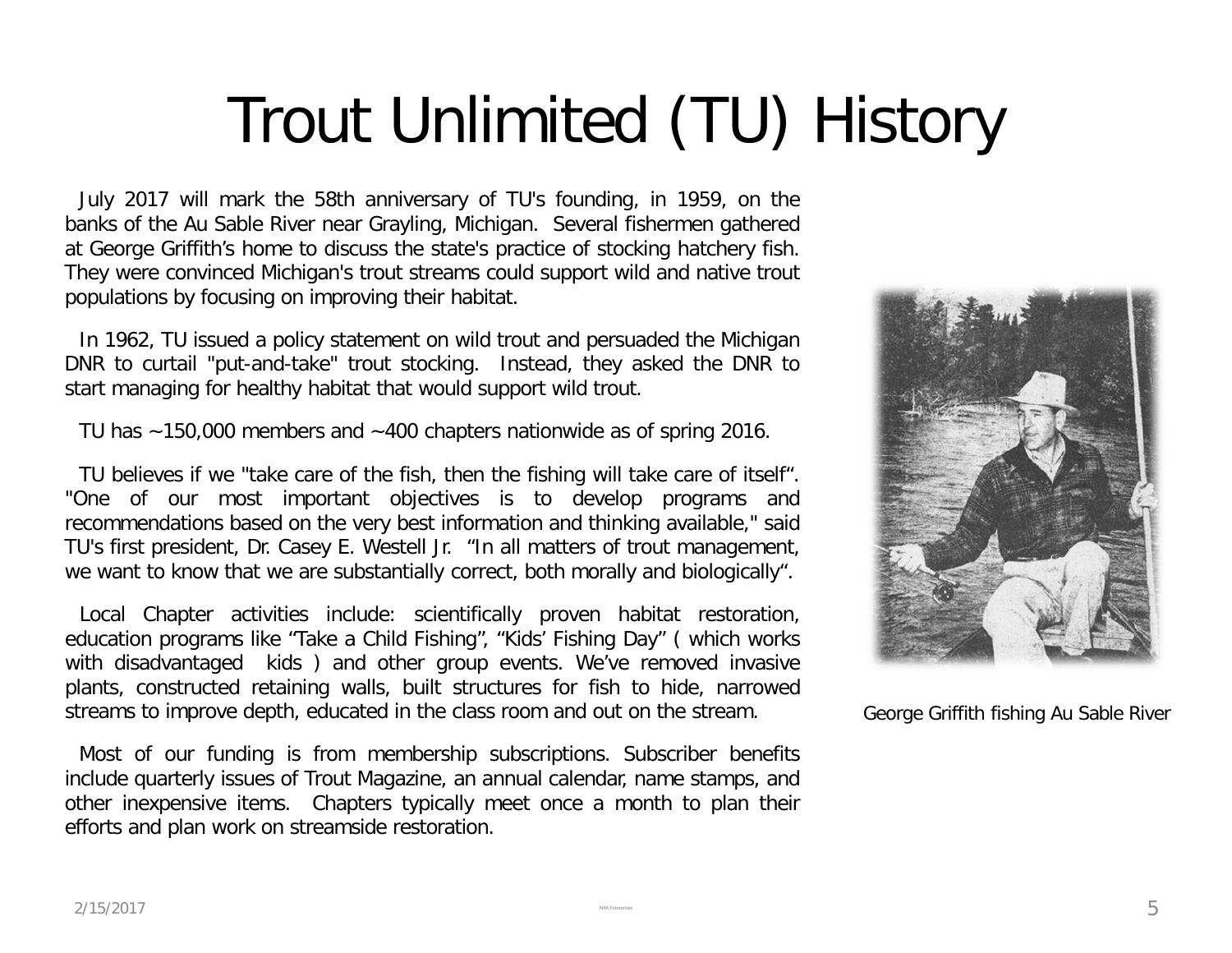## Green Bay Trout Unlimited (GBTU) History

The Green Bay Chapter of Trout Unlimited, with nearly 240 members, was founded as Chapter #083 in 1969. It is part of the Wisconsin State Councils' 21 chapters and 4,300 members.

GBTU works on a local level to link our communities to the surrounding watersheds. We concentrate on physical stream restoration projects, public water access and education.

Our eleven person Board of Directors (BOD) help facilitate our business with voting, on our money disposition, by a majority rule. Please visit our <http://www.greenbaytu.org/about/> to get more details on all the current BOD members.

GBTU meetings are held the  $1<sup>st</sup>$  and  $3<sup>rd</sup>$  Thursday, 2 hours each, September through May. The 1<sup>st</sup> Thursday is dedicated to our conservation program and the 3rd Thursday of the month is our BOD meeting.

Both meetings are always open to general membership.

Please visit <http://greenbaytu.org/> for specifics.

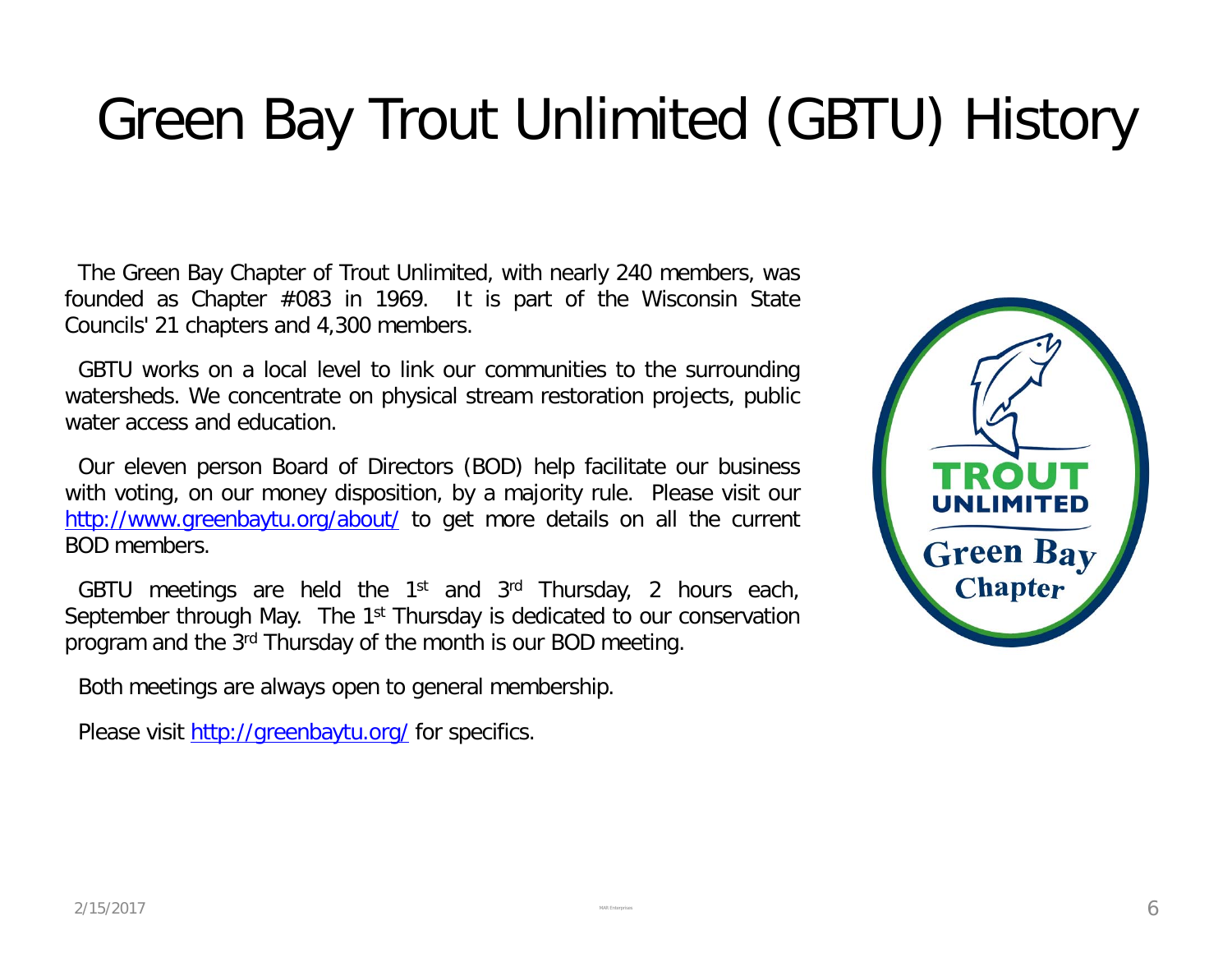### GBTU 2017 Accomplishments

Please click on any link below or visit<http://greenbaytu.org/galleries/2017-gallery/>.

[Cabela's](http://greenbaytu.org/galleries/2017-gallery/gbtu-cabelas-fly-tying-jan-2017/) Community Outreach January 21<sup>st</sup> [& 22nd](http://greenbaytu.org/galleries/2017-gallery/gbtu-cabelas-fly-tying-jan-2017/)



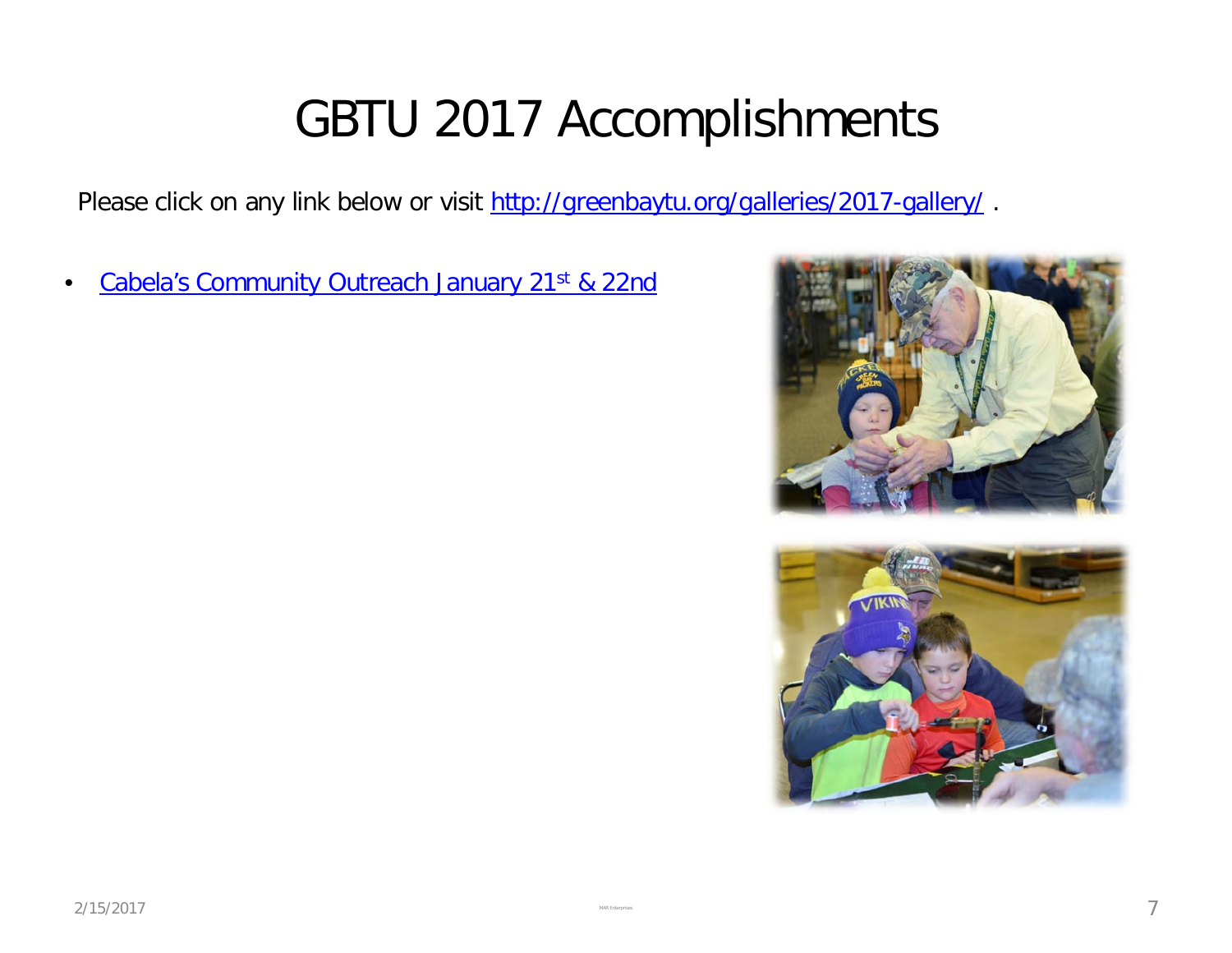## GBTU 2016 Accomplishments

Please click on any link below or visit<http://greenbaytu.org/galleries/2016-gallery/>.

- [Cabela's](http://greenbaytu.org/galleries/2016-gallery/cabelas-community-outreach-dec-2016/) Community Outreach Dec 10<sup>th</sup> [& 11th](http://greenbaytu.org/galleries/2016-gallery/cabelas-community-outreach-dec-2016/)
- Sept 17<sup>th</sup> [work project on Beaver Creek](http://greenbaytu.org/article/september-17th-2016-wpr/)
- [Ninemile](http://greenbaytu.org/galleries/2016-gallery/aug-20th-2016-work-project/) [Creek improvements Aug 20th](http://greenbaytu.org/galleries/2016-gallery/aug-20th-2016-work-project/)
- [Brushing + structure on N. Br. Oconto July 16th](http://greenbaytu.org/galleries/2016-gallery/july-16th-2016-work-project/)
- [Kid's fishing Day July 13th](http://greenbaytu.org/galleries/2016-gallery/kids-fishing-day-2016/)
- [Brushing 1st](http://greenbaytu.org/galleries/2016-gallery/june-18th-2016-work-project/) [S. Br. of Oconto on June 18th](http://greenbaytu.org/galleries/2016-gallery/june-18th-2016-work-project/)
- [Working South Branch of Oconto May 21st](http://greenbaytu.org/galleries/2016-gallery/may-21st-2016-work-project/)
- **[Haller Creek Brown Trout Stocking May 5th](http://greenbaytu.org/outreach/haller-creek-trout-stocking-recap/)**
- [Fly Tying Clinic with Green Bay Southwest](http://greenbaytu.org/article/fly-tying-with-gb-southwest-h-s/)
- [Cabela's](http://greenbaytu.org/article/cabelas-community-outreach/) [Community Outreach March 19th](http://greenbaytu.org/article/cabelas-community-outreach/) [& 20th](http://greenbaytu.org/article/cabelas-community-outreach/)
- Trout Unlimited at Oshkosh Fishing Expo Feb 12<sup>th</sup> 14<sup>th</sup>
- [Cabela's](http://greenbaytu.org/article/jan-community-outreach-at-cabelas/) [Community Outreach January 16th](http://greenbaytu.org/article/jan-community-outreach-at-cabelas/) [& 17th](http://greenbaytu.org/article/jan-community-outreach-at-cabelas/)



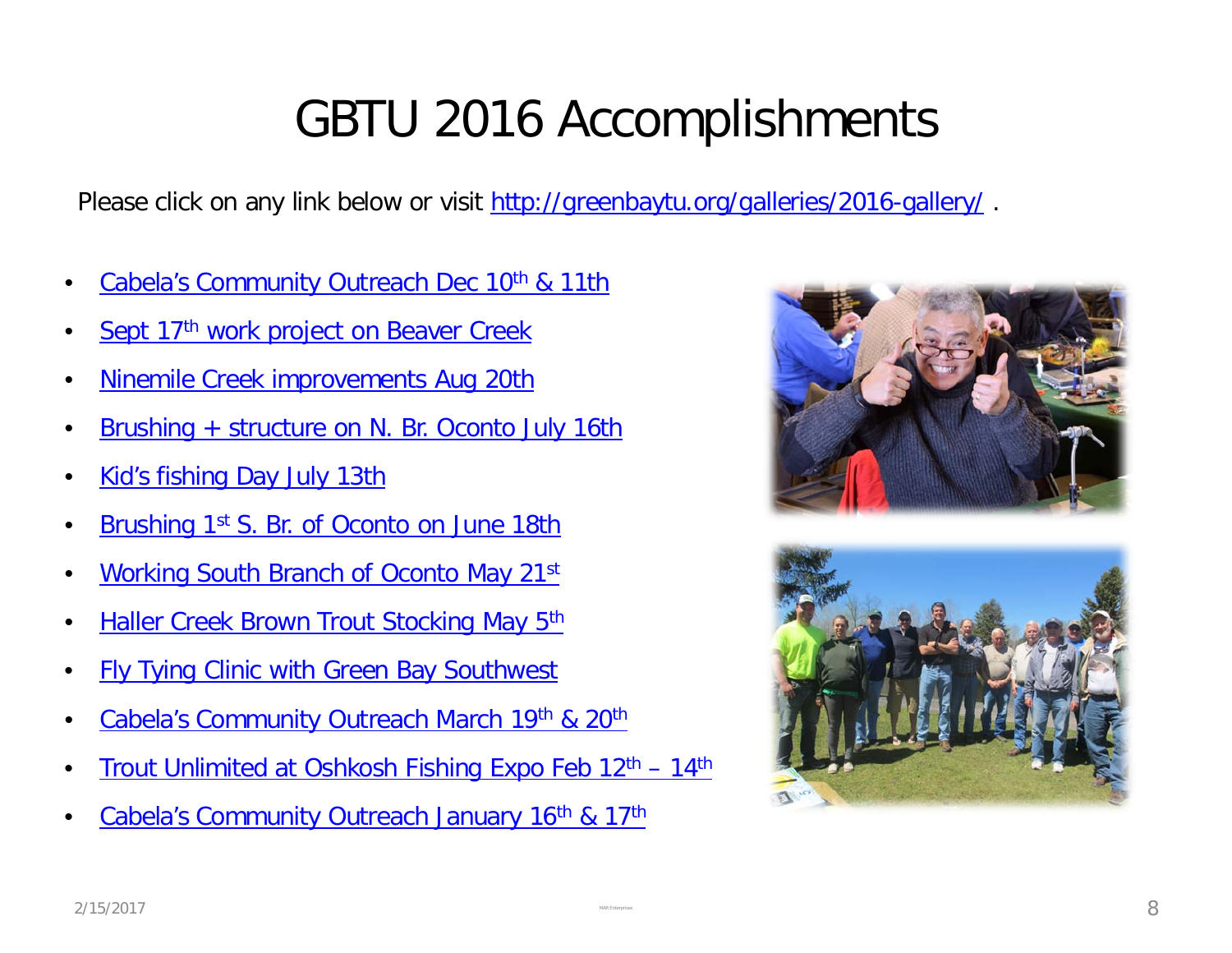## GBTU 2015 Accomplishments

Please click on any link below or visit<http://greenbaytu.org/galleries/2015-gallery/>.

- [Project Healing Waters Fly Fishing](http://greenbaytu.org/article/phwff-gbtu-kickoff-meeting/)
- **[Brushing Nine Mile Creek](http://greenbaytu.org/article/brushing-nilemile-aug-15th/)**
- **[Brushing North Branch Oconto July 18th](http://greenbaytu.org/article/brushing-n-br-oconto-july-18th/)**
- [Brushing North Branch Oconto July 17th](http://greenbaytu.org/article/brushing-n-br-oconto-july-17th/)
- [Kids' Fishing Day 2015](http://greenbaytu.org/work-project/kids-fishing-day-july-8th/)
- **[Brushing South Branch Oconto June 20th](http://greenbaytu.org/article/brush-bundling-on-south-branch-oconto-june-20th/)**
- **[NEW Zoo Covered Bridge Maintenance](http://greenbaytu.org/article/gbtu-paints-covered-bridge-on-education-trail/)**
- **GBTU Hiring DNR LTES**
- [Cabelas Community Outreach March 14th](http://greenbaytu.org/outreach/march-fly-tying-at-cabelas/)
- [Cabelas Community Outreach January 17th](http://greenbaytu.org/article/2015-jan-17th-cabelas-community-outreach/)



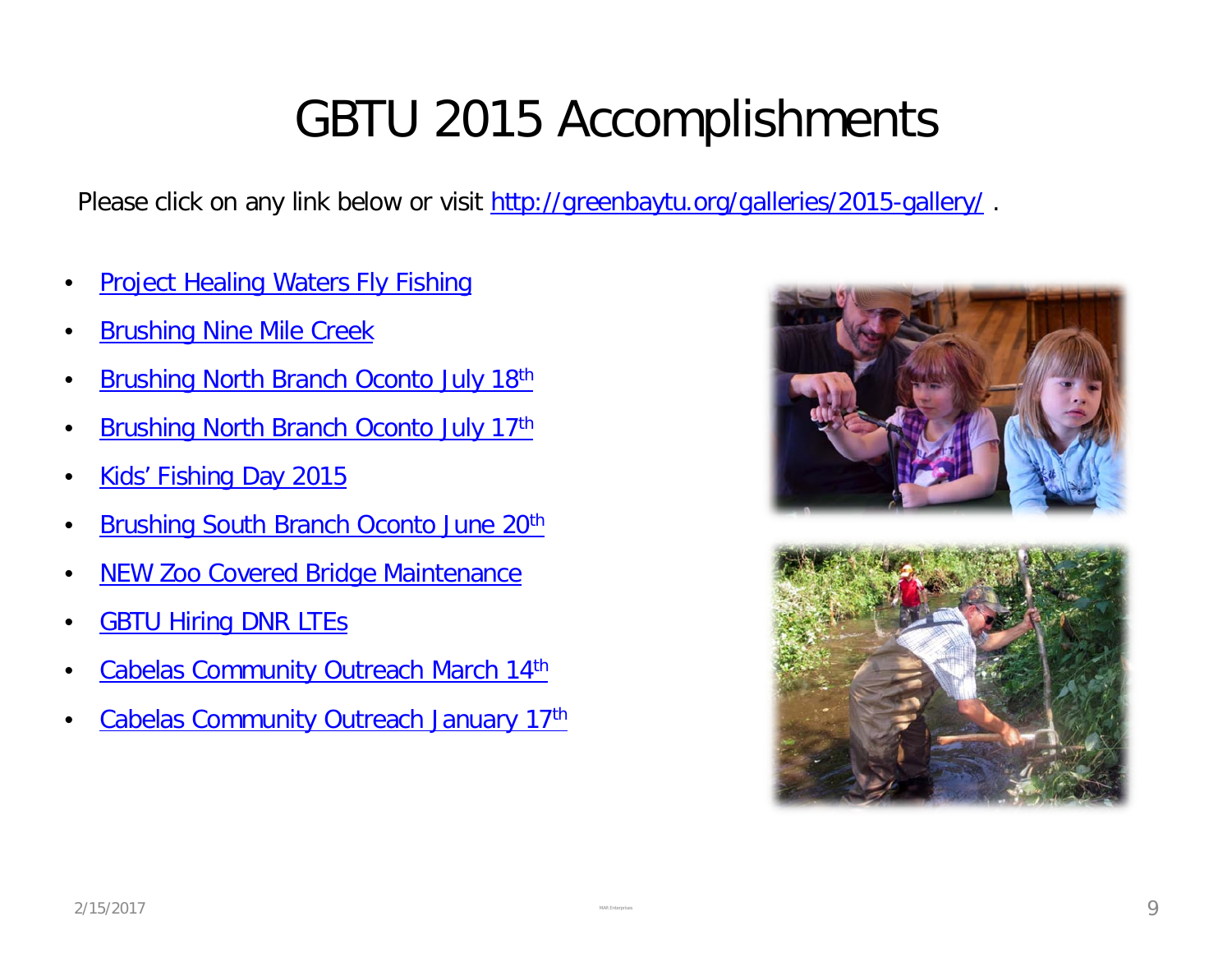## GBTU 2014 Accomplishments

Please click on any link below or visit<http://greenbaytu.org/galleries/2014-gallery/>.

- [Wausaukee River clean-up](http://greenbaytu.org/article/wausaukee-river-cleanup/)
- **[July bundling bundling on North Branch Oconto](http://greenbaytu.org/article/2014-jul-19-north-branch-oconto/)**
- **[Kid's Fishing Day](http://greenbaytu.org/article/2014-jul-9-kids-fishing-day/)**
- **[June brush bundling on Spring Creek](http://greenbaytu.org/article/2014-jun-21-spring-creek/)**
- **[Dredging of Hemlock Springs](http://greenbaytu.org/article/14-jun-4-dredging-of-hemlock-springs/)**
- [NEW Zoo trout trail maintenance](http://greenbaytu.org/article/2014-may-17-trout-trail-cleanup/)
- [Community outreach fly tying at Cabela's](http://greenbaytu.org/article/2014-mar-1-cabelas-community-outreach/)
- [Brush bundling Nine Mile Creek](http://greenbaytu.org/article/2013-aug-17-ninemile-creek/)
- [Rock placement South Branch Oconto](http://greenbaytu.org/article/2013-may-18-1st-s-branch-oconto/)
- [Floy-tag study of Brown trout in Oconto](http://greenbaytu.org/article/2013-may-8-floy-tagging/)

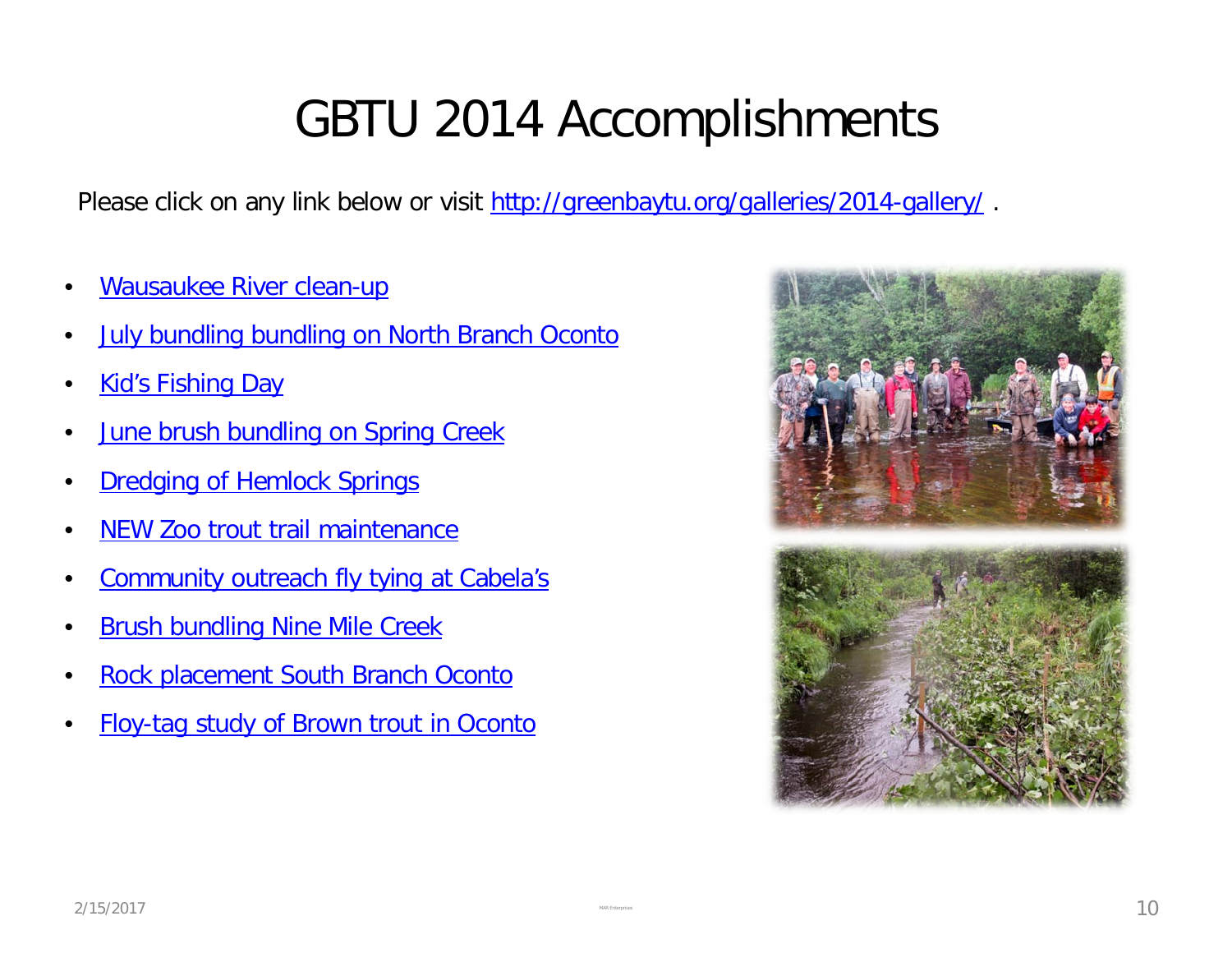### Where Do Your Dollars Go ?

**TIME:** Thousands of volunteer hours are logged each year

#### **MONIES:**

- \$7200: Two-person habitat crew Marinette/Oconto/Shawano Co Wild Rose DNR, 2016
- \$3500: Heavy equipment operator/supplies Peshtigo DNR, 2016
- \$2000: Two-person trout habitat brushing crew Antigo DNR, 2016
- \$500: Seasonal Fisheries Technician USFS, 2016
- \$500: Trout-in-the-Classroom setup in Wabeno school, 2016
- \$500: Area veterans program Project Healing Waters Fly Fishing (PHWFF), 2015-16
- \$9000: Trout stream improvement LTE's in the NE region Peshtigo DNR, 2015
- \$2000: Two-person trout habitat brushing crew Antigo DNR, 2015
- \$1000: NEW trout coordinator towards a projector and mileage Shawano DNR, 2015

**WORK PROJECTS:** Five in-stream habitat improvement projects were held in the spring and summer of 2016, six in 2015 and four in each of the prior years

#### **YOUTH EDUCATION:**

- \$250: Kid's fishing Day with disadvantaged youth for over 20 years
- \$400: Sponsor campers to attend Sand Lake Youth Conservation Camp
- \$500: Helped sponsor youth to WI State TU and Trees for Tomorrow summer camps
- Conservation Education Trail at NEW Zoo
- Held multiple fly-tying community outreach events with Green Bay Cabela's
- Fly-casting/tying demos and teaching at Kewaunee Fish Facility Open House
- Taught fly-casting, fly-tying and knot-tying with Green Bay Southwest High School, Edison Middle School and the Brown County Izaak Walton League

**STUDIES:** \$800: Lake Michigan steelhead reproduction study Sturgeon Bay DNR/UWSP, 2016

#### **WHERE YOUR DOLLARS GO**

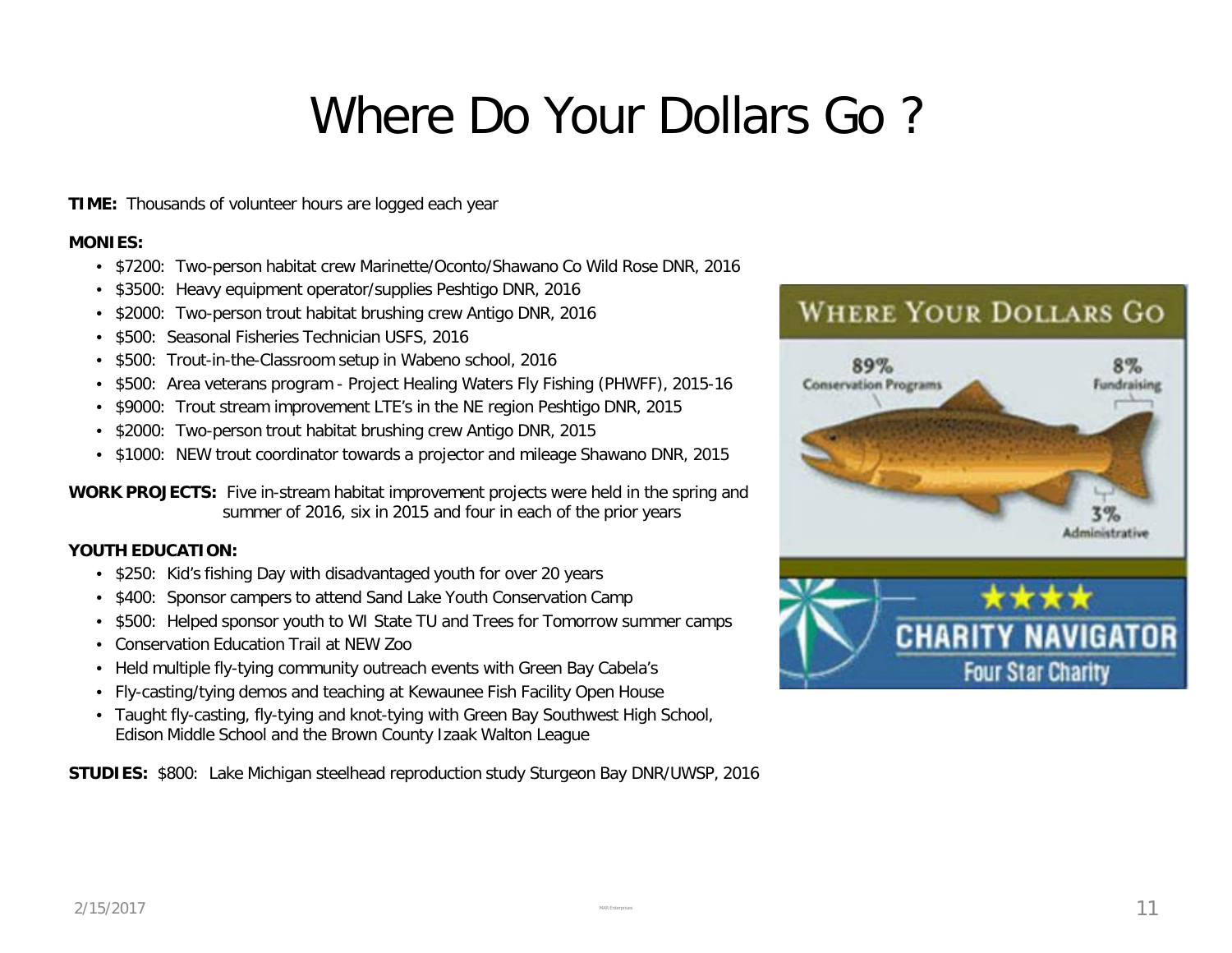## Current Conservation Issues

Please click on any link below OR visit [http://greenbaytu.org/education/current-conservation](http://greenbaytu.org/education/current-conservation-issues/)[issues/ .](http://greenbaytu.org/education/current-conservation-issues/)

- [Motion to lift mining ban](http://woodsperson.blogspot.com/2017/01/wisconsin-state-senator-tom-tiffany.html)
- [Lead in our water](http://conservationvoters.org/unfiltered/levels-worse-than-flint/)
- [Back 40 mine a bad idea](http://www.menominee-nsn.gov/GovernmentPages/Initiatives/Back40Mine/Back40Mine.aspx)
- [Call to action on DNR Land Sale](http://greenbaytu.org/education/current-conservation-issues/concentrated-animal-feeding-operation-cafo/)
- [Concentrated Animal Feeding Operations \(CAFO\)](http://greenbaytu.org/education/current-conservation-issues/concentrated-animal-feeding-operation-cafo/)
- [High Capacity Well \(HCW\) Overdraw](http://greenbaytu.org/wp-content/uploads/2015/03/gwpumpcentralsands2010.pdf)
- [Accessible Easements to Wisconsin's public waters](http://dnr.wi.gov/topic/Waterways/about_us/doctrine.htm)
- [Pollution run-off leads to](http://www.jsonline.com/news/wisconsin/dead-zones-haunt-green-bay-as-manure-fuels-algae-blooms-die-offs-b99344902z1-274684741.html) [Dead Zone in Green Bay](http://www.jsonline.com/news/wisconsin/dead-zones-haunt-green-bay-as-manure-fuels-algae-blooms-die-offs-b99344902z1-274684741.html)
- [G-Tac](http://www.nature.org/ourinitiatives/regions/northamerica/unitedstates/wisconsin/mining-in-the-penokee-gogebic-range-whats-at-risk.xml) [iron ore mine in the Penokee](http://www.nature.org/ourinitiatives/regions/northamerica/unitedstates/wisconsin/mining-in-the-penokee-gogebic-range-whats-at-risk.xml) [Range](http://www.nature.org/ourinitiatives/regions/northamerica/unitedstates/wisconsin/mining-in-the-penokee-gogebic-range-whats-at-risk.xml)
- [Frac](http://conservationvoters.org/issues/frac-sand-mining/) [sand mining damages so much](http://conservationvoters.org/issues/frac-sand-mining/)
- [Degradation of Wisconsin's Trust Resources](http://greatlakeslegalfoundation.org/wwcms/wp-content/uploads/2012/09/Scanlan_The_Evolution_of_the_Public_Trust_Doctrine_and_the_Degradation_of_Trust_Resources.pdf)
- [Perched culverts disconnect fish spawning runs](http://www.orvis.com/intro.aspx?subject=9848)
- [Slow adoption of solar and wind energy alternatives](http://www.usda.gov/oce/reports/energy/WindSolar_Web_08162013.pdf)
- [Threats to Wisconsin's public Managed Forest Law \(MFL\)](http://dnr.wi.gov/topic/ForestLandowners/tax.html)
- **[Lead, Mercury and Cadmium leaching into water supplies](http://www.nrdc.org/enterprise/greeningadvisor/wm-disposal.asp)**
- [Prescription drugs getting flushed into our waters](http://www.foxnews.com/story/2008/03/10/study-finds-traces-drugs-in-drinking-water-in-24-major-us-regions/)
- **[Lack of regional mass transit](http://transitized.com/2014/05/21/lack-transportation-options-causing-brain-drain-wisconsin-losing-young-people/)**
- [Invasive specie mitigation](http://dnr.wi.gov/topic/Invasives/)
- [Pesticide residuals on food and run-off](http://en.wikipedia.org/wiki/Environmental_impact_of_pesticides)

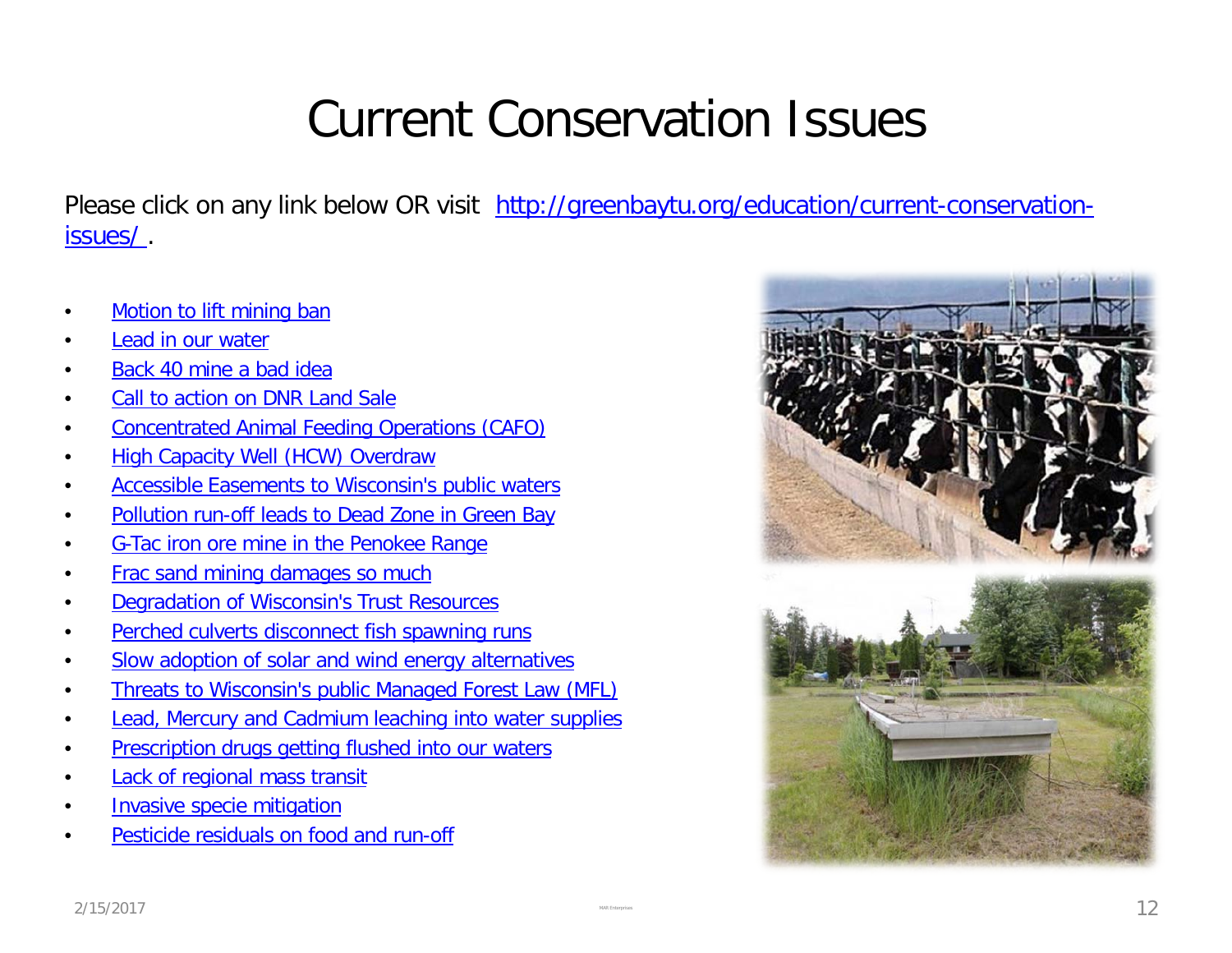#### Our Value Proposition

- Preserving and improving streams for future generations
- Educating youth on conservation methods and fishing techniques
- Engage politicians to help ensure environmental standards are upheld to protect our resources
- Develop relationships with individuals that have common conservation and trout habitat goals
- Volunteers empowered to make an immediate impact
- Provide opportunity to learn how communities and watersheds are linked
- Establish venues to facilitate philanthropic work
- Create awareness of conservation issues
- Decades long track record of successful habitat improvement endeavors
- Service credit hours for high school and college students
- Hold annual Kids' Fishing Day to provide some hope to disadvantaged youth
- Cash donations are tax deductible